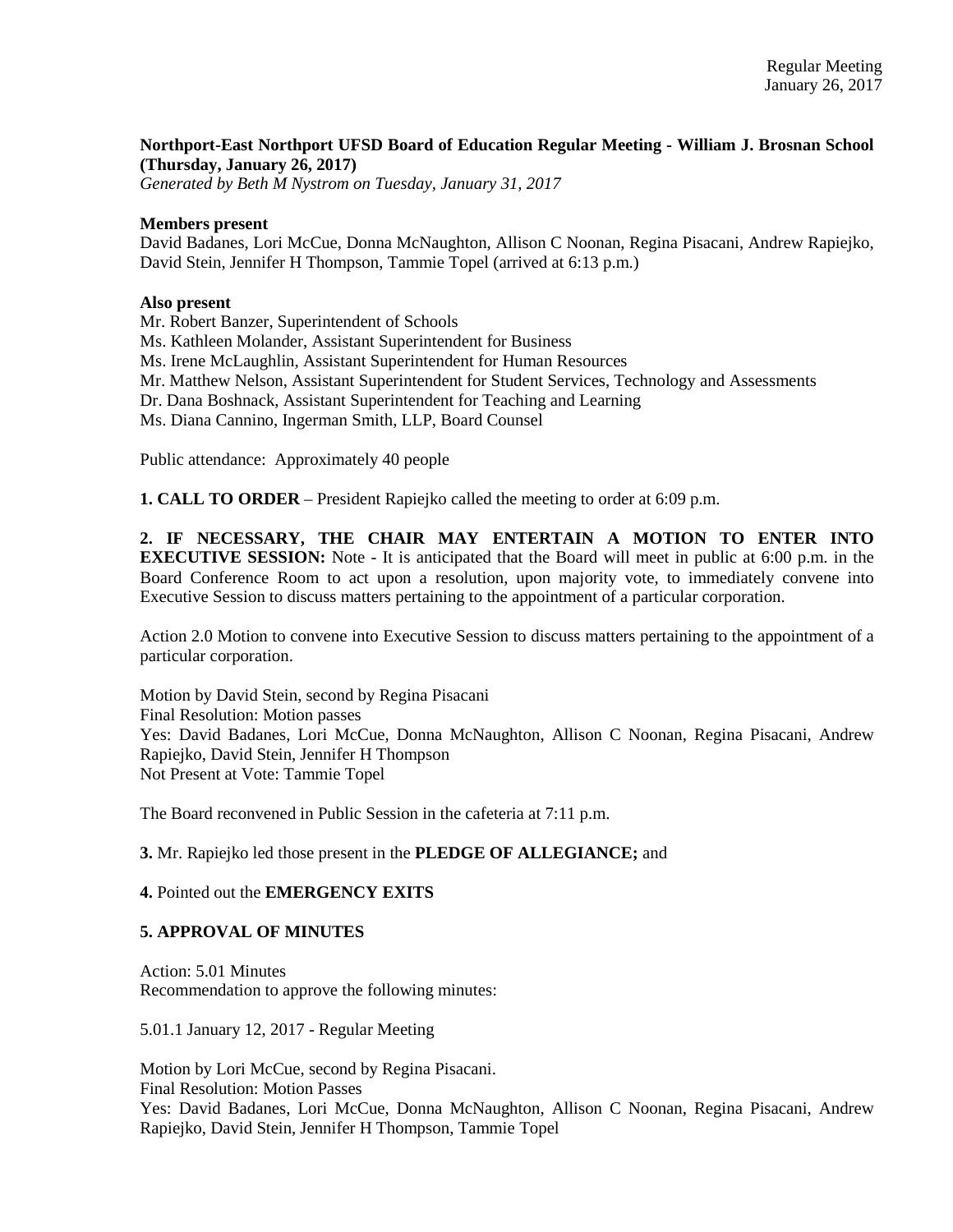# **6. STUDENT AND STAFF RECOGNITION/ANNOUNCEMENTS FROM THE SUPERINTENDENT OF SCHOOLS**

Presentations: 6.01 Northport High School Girls Varsity Soccer Team

Mr. Paul Klimuszko, Director of Physical Education and Athletics, introduced Ms. Aija Gipp, Northport High School Girls Varsity Soccer Coach and the Suffolk County Championship Team: Lili Buscareno, Olivia Carner, Emily Cerrito, Madeline Chupick, Victoria Colatosti, Juliana Conforti, Leah Dentale, Kerin Donnino, Brenna Farrington, Caeley Gruhn, Emma Havrilla, Isabelle Karman, Cybele Laisney, Kirsten Leonard, Paige Leonard, Erica Lynch, Nina Macagnone, Emily McNelis, Alexa Ramonetti, Stephanie Rapp, Emilie Reynolds, Laura Sangenito, Rose Savocchi, Elizabeth Starin, Isabel Yeomans, Emily Zeblisky

The Board President and Superintendent congratulated the girls on their achievement and gave them commendations from the Board.

Information: 6.02 For Information: Upcoming Meetings

Mr. Rapiejko reviewed the upcoming meetings of February  $9<sup>th</sup>$ , March  $2<sup>nd</sup>$ , March  $9<sup>th</sup>$ , March  $16<sup>th</sup>$  and March 23<sup>rd</sup>.

Mr. Banzer stated that he was honored to attend the Patti LuPone concert at the John W. Engeman Theater at Northport where members of the Northport High School Tour Choir performed with her. Mr. Banzer noted that Relay for Life kicked off at the high school.

### **7. PUBLIC HEARING ON SMART SCHOOLS INVESTMENT PLAN**

Presentations: 7.01 Mr. Matthew Nelson, Assistant Superintendent for Student Services, Technology and Assessment and Ms. Judy Proscia, Administrator of Technology, will present the Smart Schools Investment Plan.

Mr. Nelson and Ms. Proscia reviewed the 2013-2016 Tech Plan Accomplishments including network, cabling and bandwidth, computers and peripherals, applications (new/upgraded and continued focus), professional development, parent resources and workshops, and Board of Education Policies.

The 2015-2018 Technology Committee consisted of parents, students, administration, staff, community members, and a member of the Board of Education. The following are the Technology Plan Goals for 2015-2018: Install highly-available, redundant centralized network and storage and update server virtualization for flexibility, redundancy and disaster avoidance; assure all network cabling is adequate for high speed bandwidth transport; power backup for network switching services; assure all District equipment is working optimally; climate control for network services; expand instructional opportunities beyond the traditional classroom, including professional development to support technology integration K-12; increase VDI deployment (staff and student use); archive email; expand access to highly-available, high-speed computing solutions for students and staff and increase the number of student devices; increase wireless density; increase internet bandwidth for staff and students; provide access to equipment that enables teachers to present print text and other object virtually with magnification; prepare electrical infrastructure for additional student devices.

Mr. Nelson reviewed the 2015-2018 Budget Revenue and Fiscal Resource Budget and stated that the Technology Plans are located on the District Website under District tab on the District Technology page.

Ms. Proscia reviewed the Smart Schools Bond and the Final Investment Plan. The Smart Schools Bond Act was passed in the 2014-15 Enacted Budget and approved by the voters in a statewide referendum held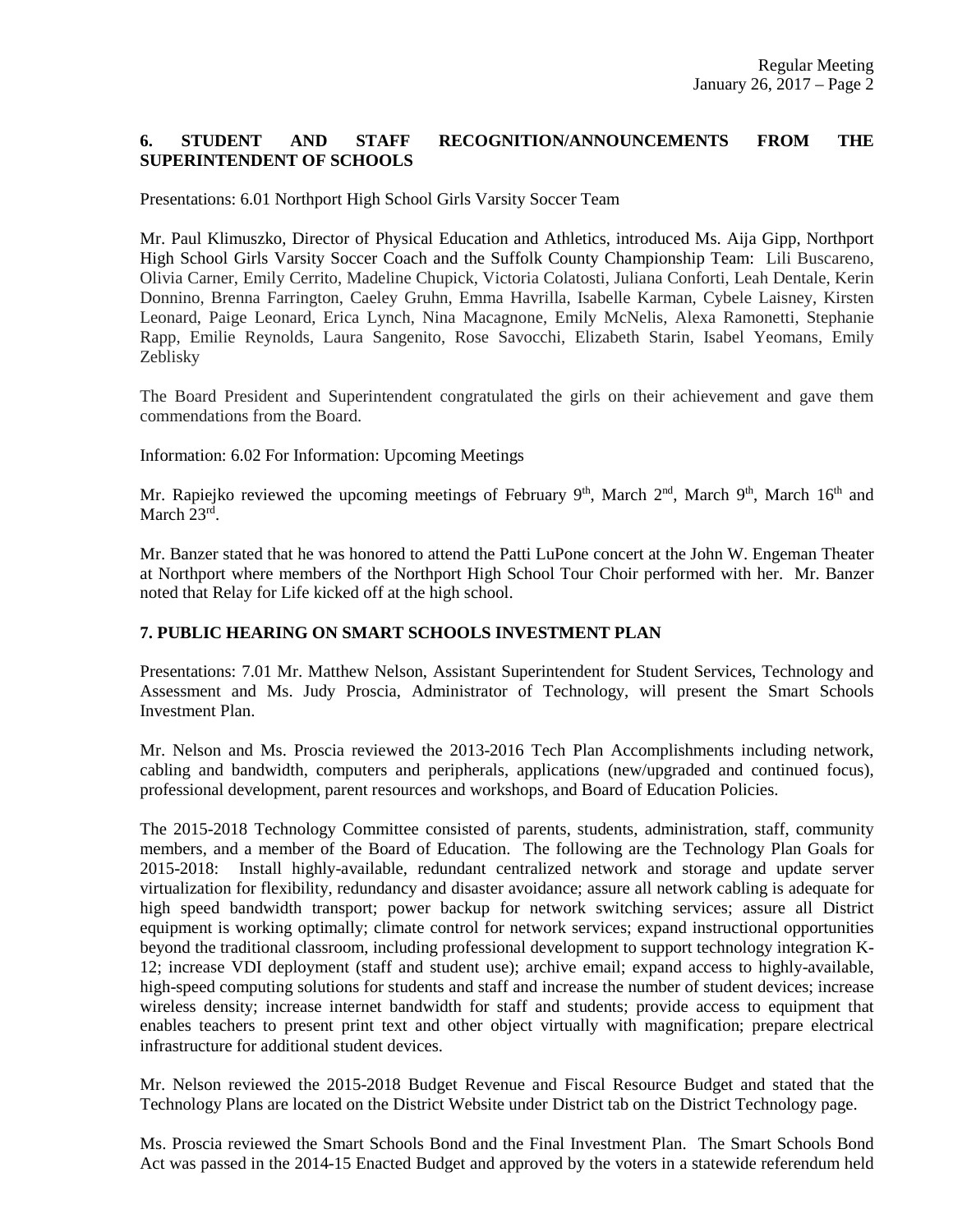during the 2014 General Election. It authorized the issuance of \$2 billion of general obligation bonds to finance improved educational technology and infrastructure to improve learning and opportunity for students throughout the State. Northport-East Northport Union Free School District has been allocated \$1,335,040.

Ms. Proscia reviewed the timeline for approving the Smart Schools Investment Plan. The District's Technology Committee reviewed the Smart Schools Investment Plan and provided feedback and input. The preliminary plan was submitted to and approved by the Board of Education on December 8, 2016. The preliminary plan was posted on the District website on December 12, 2016. This hearing enables stakeholders to respond to the preliminary plan. The Board will vote on approving the final investment plan and the approved plan will be posted on the District's website and sent to NYSED for State approval.

Mr. Nelson and Ms. Proscia reviewed the proposed projects in the Smart Schools Investment Plan: School Connectivity – replace existing network cabling, replace/upgrade wireless infrastructure. Wired Network – ensure data fidelity; replaced unprotected, decades-old fiber wiring with armored fiber optic, replace unenhanced category 5 Ethernet cabling with category 63, low-crosstalk copper cables, replace/upgrade basic Wi-Fi coverage district-wide; purchase district wireless equipment versus month to month service; support more than 5,000 student and staff mobile devices; support "bring your own device" accessibility in our schools. Mr. Nelson reviewed the budget breakdown; School Internet Connections and Components \$582.127, Professional Services \$752,913 = Totals \$1,355,040.

The Board thanked Mr. Nelson and Mrs. Proscia for their informative report.

**8. COMMUNICATIONS** - Please Note: This is the opportunity for persons who had written letters to the Board to speak to the Board regarding the issues raised in their communications. Speakers are asked to keep their comments brief, and to speak for no longer than 5 minutes.

Discussion: 8.01 Communications to the Board

There were no communications requiring Board action.

**9. PUBLIC COMMENT/PARTICIPATION** - Please Note: Community members are invited to share their questions, comments, or concerns with the School Board. When speaking, citizens should state their name and address for the record and limit their presentation to 5 minutes. Where possible, the Board will answer factual questions immediately. A written response may be provided when information is not available. If a response would involve discussion of Board Policy or decisions which might be of interest to citizens not present at the meeting, the Board may place the item on a future meeting agenda.

| <b>Name</b>     | Comment                                                                  |
|-----------------|--------------------------------------------------------------------------|
| Rachel Friedman | Asked why there is no discussion about the nominee for U.S. Secretary of |
| Parent          | Education on the agenda for tonight's meeting.                           |
| Sisa Suriel     | Asked if the Board planned on making a formal statement regarding the    |
| Parent          | appointment of Betsy DeVos as Secretary of Education.                    |

President Rapiejko stated that there is a process that the Board follows for adding items to an agenda as outlined in Board Policy #2400. An item cannot be brought up on an agenda for discussion unless a majority of the Board votes and agrees to it.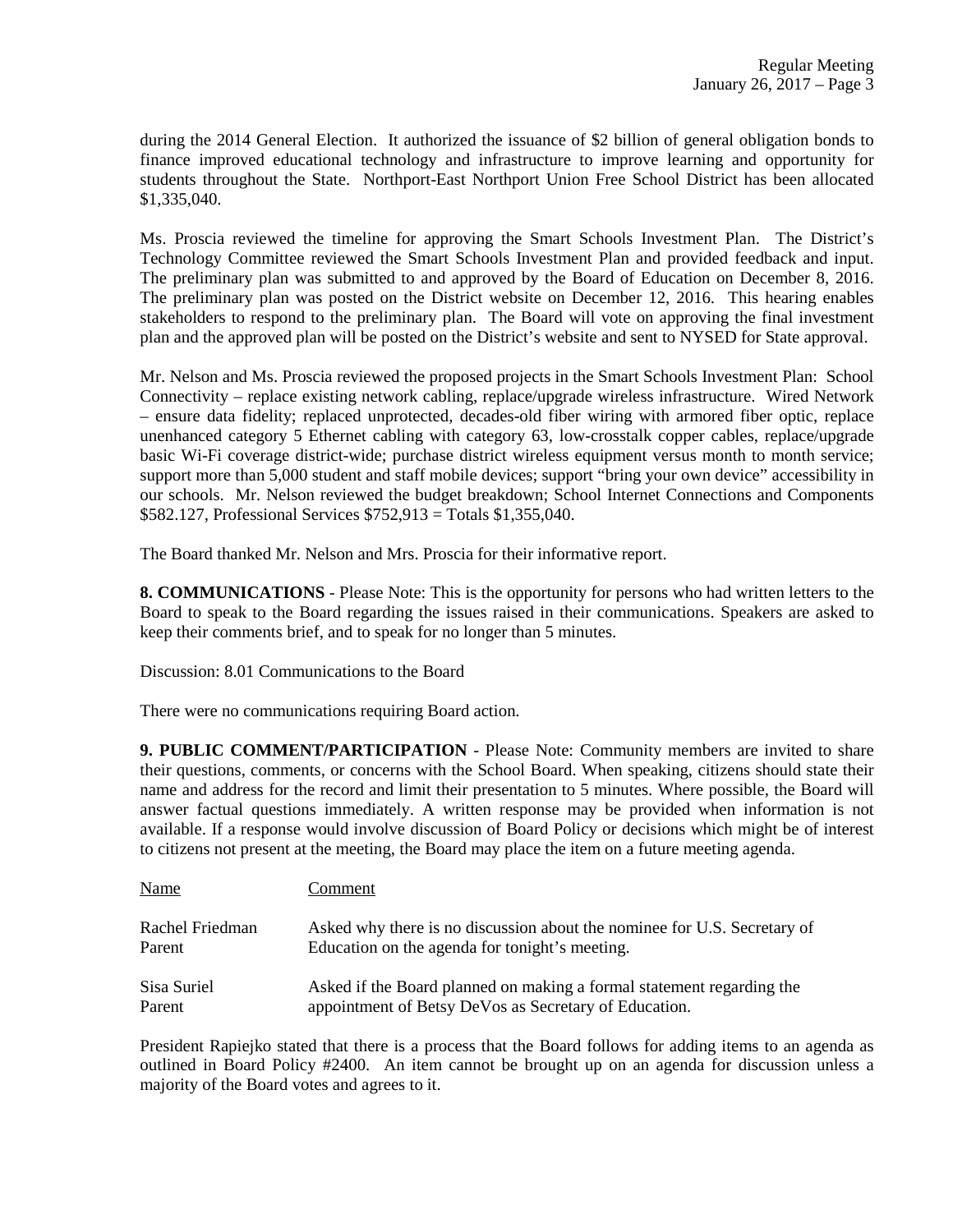### **10. SPECIAL REPORTS**

Presentations: 10.01 Mr. Robert Banzer, Superintendent of Schools, will present the 2017-2018 Budget **Overview** 

Mr. Banzer reviewed the budget development process. The Board will discuss the proposed expenditures on the following dates: March  $2^{nd}$  – Buildings & Grounds and Transportation; March  $9^{th}$  – Instruction, Technology, BOCES, and Special Education; March  $16<sup>th</sup>$  – Personnel & Benefits. Expenditures include salaries, ERS/TRS, health insurance, utilities, insurances, transportation, program/curriculum, technology, supplies and equipment. Cost drivers include salaries & benefits, ERS, TRS, and Health Insurance. Preliminary cost drivers include salaries and benefits increase of \$2,153,080 (+2.7%), ERS decrease \$4,874 (-0.20%), TRS decrease \$656,225 (-8.17%), and health insurance increase of \$1,439,553 (+9.20%).

Mr. Banzer reviewed the budget history from 2012-2013 to 2016-2017, enrollment history from 2011- 2012 to 2016-2017, actual enrollment for 2016-2017 (5,489) and projected enrollment for 2017-2018  $(5,343)$ .

Revenue considerations will be discussed by the Board at the March 23<sup>rd</sup> meeting. Anticipated revenue sources include tax levy, State Aid, assigned fund balance, use of reserves and miscellaneous revenue. Mr. Banzer reviewed the tax levy growth factor. Currently the revenue sources from the Executive Budget Proposal include an increase in State Aid of \$681,436 (+4.69%) and an Allowable Tax Levy Limit of 1.67% (increase of 1.12% from 2016-2017) but the State Budget is not yet finalized.

Mr. Banzer stated that the Board will hold a Preliminary Public Hearing to receive public input on the budget on March 23<sup>rd</sup>. At the April 6<sup>th</sup> Meeting, the Board will convene into Committee-of-the-Whole to consider and discuss public input from the Preliminary Hearing and reconvene into public session to finalize the budget. There will be a Public Hearing on the Finalized Budget on May  $4<sup>th</sup>$  and the Budget Vote will be held on May 16<sup>th</sup>.

### **11. SUPERINTENDENT'S REPORT, GENERAL - FOR BOARD ACTION**

Action: 11.01 Smart Schools Investment Plan Recommendation to approve the Smart Schools Investment Plan

Motion by David Badanes, second by Regina Pisacani. Final Resolution: Motion Passes Yes: David Badanes, Lori McCue, Donna McNaughton, Allison C Noonan, Regina Pisacani, Andrew Rapiejko, David Stein, Jennifer H Thompson, Tammie Topel

Action: 11.02 Disney World Field Trip Recommendation to approve a Field Trip to Disney World for the Fashion and Sculpture Students and Costume Crew

Motion by David Badanes, second by Regina Pisacani. Final Resolution: Motion Passes Yes: David Badanes, Lori McCue, Donna McNaughton, Allison C Noonan, Regina Pisacani, Andrew Rapiejko, David Stein, Jennifer H Thompson, Tammie Topel

Action: 11.03 NFHS/NHSCC Cheerleading Championship Field Trip Recommendation to approve a Field Trip to the NFHS/NHSCC Cheerleading Championship in Orlando, FL for the Varsity Cheerleading Team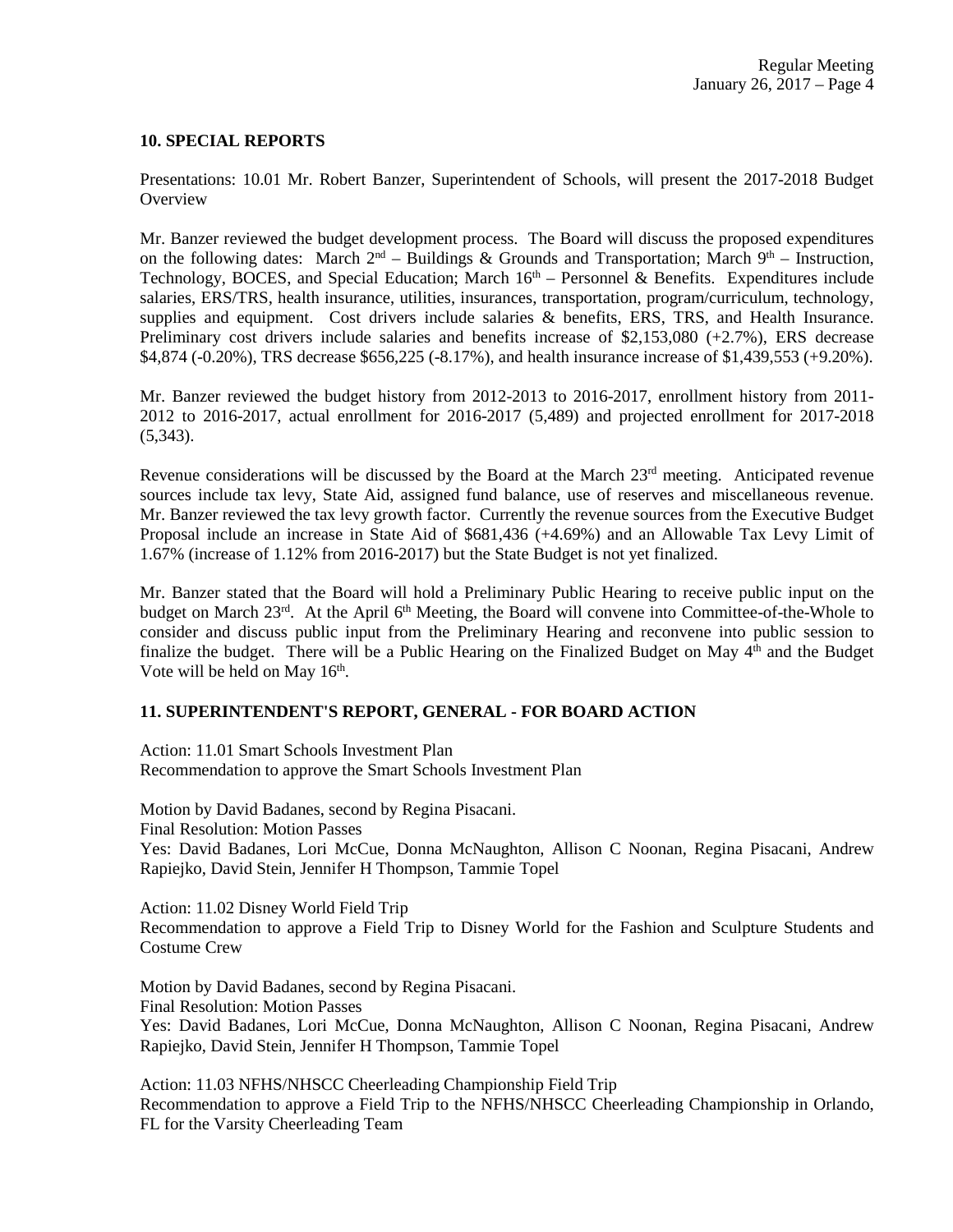Motion by David Badanes, second by Regina Pisacani. Final Resolution: Motion Passes Yes: David Badanes, Lori McCue, Donna McNaughton, Allison C Noonan, Regina Pisacani, Andrew Rapiejko, David Stein, Jennifer H Thompson, Tammie Topel

Action: 11.04 Policies - Second Read and Adopt Recommendation to receive for a second read and adopt revisions to the following policy:

11.04.1 Policy #2220 - Board Officers

Motion by Jennifer H Thompson, second by Lori McCue. Final Resolution: Motion Passes Yes: Lori McCue, Donna McNaughton, Allison C Noonan, Regina Pisacani, Andrew Rapiejko, David Stein, Jennifer H Thompson, Tammie Topel No: David Badanes

Action: 11.05 Policies - First Read Recommendation to receive for a first read the following policies:

11.05.1 Policy #8115 "Pesticides and Pest Management" (replaces #3601 "Integrated Pest Management Program")

11.05.2 Policy #8330 "Authorized Use of School-Owned Materials and Equipment"

Motion by David Badanes, second by Regina Pisacani.

Final Resolution: Motion Passes

Yes: David Badanes, Lori McCue, Donna McNaughton, Allison C Noonan, Regina Pisacani, Andrew Rapiejko, David Stein, Jennifer H Thompson, Tammie Topel

Action: 11.06 Use of Facilities Committee

Recommendation to appoint the following members to serve on the Use of Facilities Citizens Advisory Committee: Antoinette Blanck, Bonnie Mullen, Clare Roby, Patricia Gardiner, Shawne Albero, Paul Noonan, Robert P. Brady, Steven Schmitt, Dean Spadaro

Motion by David Badanes, second by Regina Pisacani.

Final Resolution: Motion Passes

Yes: David Badanes, Lori McCue, Donna McNaughton, Allison C Noonan, Regina Pisacani, Andrew Rapiejko, David Stein, Jennifer H Thompson, Tammie Topel

Action: 11.07 School Breakfast Program Survey

Recommendation to authorize the administration to survey the community to determine the extent of need for a school breakfast program for the 2017-2018 school year

Motion by David Badanes, second by Regina Pisacani. Final Resolution: Motion Passes Yes: David Badanes, Lori McCue, Donna McNaughton, Allison C Noonan, Regina Pisacani, Andrew Rapiejko, David Stein, Jennifer H Thompson, Tammie Topel

Action: 11.08 Personnel Actions Report

Recommendation to approve the Personnel Actions Report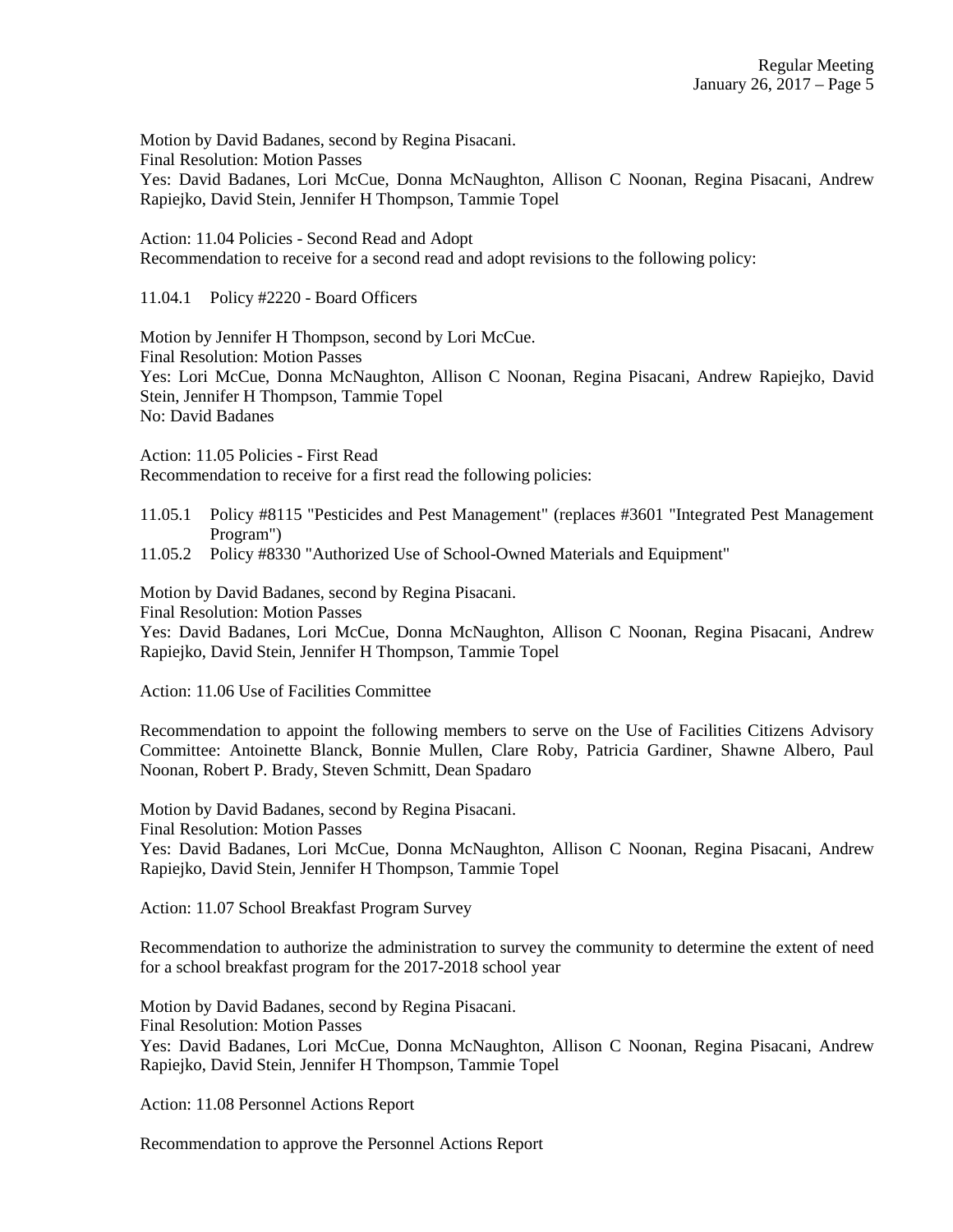Motion by David Badanes, second by Regina Pisacani. Final Resolution: Motion Passes Yes: David Badanes, Lori McCue, Donna McNaughton, Allison C Noonan, Regina Pisacani, Andrew Rapiejko, David Stein, Jennifer H Thompson, Tammie Topel

Mr. Rapiejko announced the retirement of Brian Cook, Building Supervisor, Northport High School.

### **12. SUPERINTENDENT'S REPORT, FINANCIAL - FOR BOARD ACTION**

Action: 12.01 Donations

Recommendation to receive the following donation to the District:

12.01.1 Nine (9) new chairs from School Specialty, value estimated by the donor to be approximately \$2,000

Motion by Jennifer H Thompson, second by David Badanes. Final Resolution: Motion Passes

Yes: David Badanes, Lori McCue, Donna McNaughton, Allison C Noonan, Regina Pisacani, Andrew Rapiejko, David Stein, Jennifer H Thompson, Tammie Topel

Action: 12.02 Surplus Equipment

Recommendation to declare the attached list of equipment, owned by the School District that is no longer cost effective to repair, as surplus and approve disposal accordance with Board Policy

Motion by Jennifer H Thompson, second by David Badanes.

Final Resolution: Motion Passes

Yes: David Badanes, Lori McCue, Donna McNaughton, Allison C Noonan, Regina Pisacani, Andrew Rapiejko, David Stein, Jennifer H Thompson, Tammie Topel

Action: 12.03 East Northport Middle School Greenkill Field Trip Donation Recommendation to approve the following resolution"

"BE IT RESOLVED, that the Board of Education hereby gratefully accepts a donation of \$200 from Northport-East Northport residents whose names are more fully set forth in the attached document, for the purposes of covering the cost of the 6th Grade Field Trip to Greenkill on November 21, 2016 and increase the 2016-2017 budget code A2110.4161.21.2902 by \$200 for this purpose.

BE IT RESOLVED, that the Board of Education hereby approves an increase in the revenue code A2705 of the 2016-2017 budget by \$200 with the understanding that this increase in revenue is the result of donations from Northport-East Northport residents."

Motion by Jennifer H Thompson, second by David Badanes.

Final Resolution: Motion Passes

Yes: David Badanes, Lori McCue, Donna McNaughton, Allison C Noonan, Regina Pisacani, Andrew Rapiejko, David Stein, Jennifer H Thompson, Tammie Topel

Action: 12.04 Harborfields Central School District

Recommendation to approve a 2016-2017 Special Education Services Contract between the Board of Education of the Harborfields Central School District and the Board of Education of the Northport-East Northport Union Free School District (Spec. Ed.)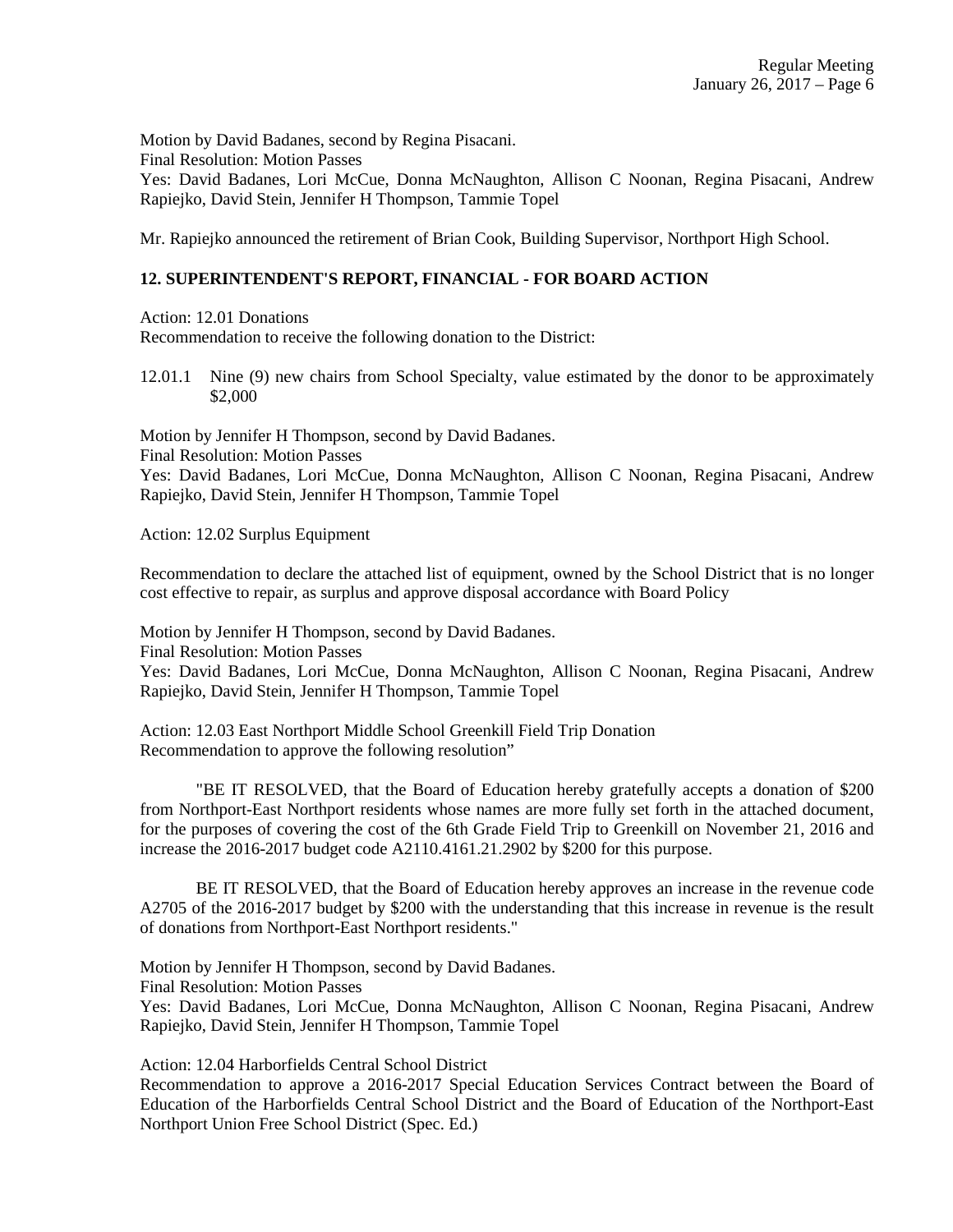Motion by Jennifer H Thompson, second by David Badanes. Final Resolution: Motion Passes Yes: Lori McCue, Donna McNaughton, Allison C Noonan, Regina Pisacani, Andrew Rapiejko, David Stein, Jennifer H Thompson, Tammie Topel No: David Badanes

Action: 12.05 Daytop Preparatory School Recommendation to approve an Agreement between The Daytop Preparatory School and the Northport-East Northport Union Free School District (Spec. Ed.)

Motion by Jennifer H Thompson, second by David Badanes. Final Resolution: Motion Passes Yes: David Badanes, Lori McCue, Donna McNaughton, Allison C Noonan, Regina Pisacani, Andrew Rapiejko, David Stein, Jennifer H Thompson, Tammie Topel

Action: 12.06 Caron Treatment Centers Recommendation to approve a 2016-2017 Agreement between the Northport-East Northport Union Free School District and Caron Treatment Centers (Spec. Ed.)

Motion by Jennifer H Thompson, second by David Badanes. Final Resolution: Motion Passes Yes: David Badanes, Lori McCue, Donna McNaughton, Allison C Noonan, Regina Pisacani, Andrew Rapiejko, David Stein, Jennifer H Thompson, Tammie Topel

Action: 12.07 North Fork Express

Recommendation to approve a Rider to Agreement between the Board of Education of the Northport-East Northport Union Free School District and North Fork Express, Contract #2062105 (NAS)

Motion by Jennifer H Thompson, second by David Badanes. Final Resolution: Motion Passes Yes: David Badanes, Lori McCue, Donna McNaughton, Allison C Noonan, Regina Pisacani, Andrew Rapiejko, David Stein, Jennifer H Thompson, Tammie Topel

Action: 12.08 Park East Construction Corp. Recommendation to table item 12.08

Motion by David Badanes, second by Tammie Topel. Final Resolution: Motion Passes Yes: David Badanes, Donna McNaughton, Allison C Noonan, Regina Pisacani, Andrew Rapiejko, David Stein, Jennifer H Thompson, Tammie Topel No: Lori McCue

Trustee Badanes had questions about Park East Construction Corp. being an S-Corporation and requested additional information from Board Counsel.

Action: 12.09 Health Services Contract

Recommendation to authorize the Board President to sign a contract with the following school district to provide Health Services for Northport-East Northport students attending school in that district during the 2016-2017 school year:

12.09.1 Huntington Union Free School District, seventeen (17) students attending St. Patrick's School @ \$546.95, totaling \$9,298.15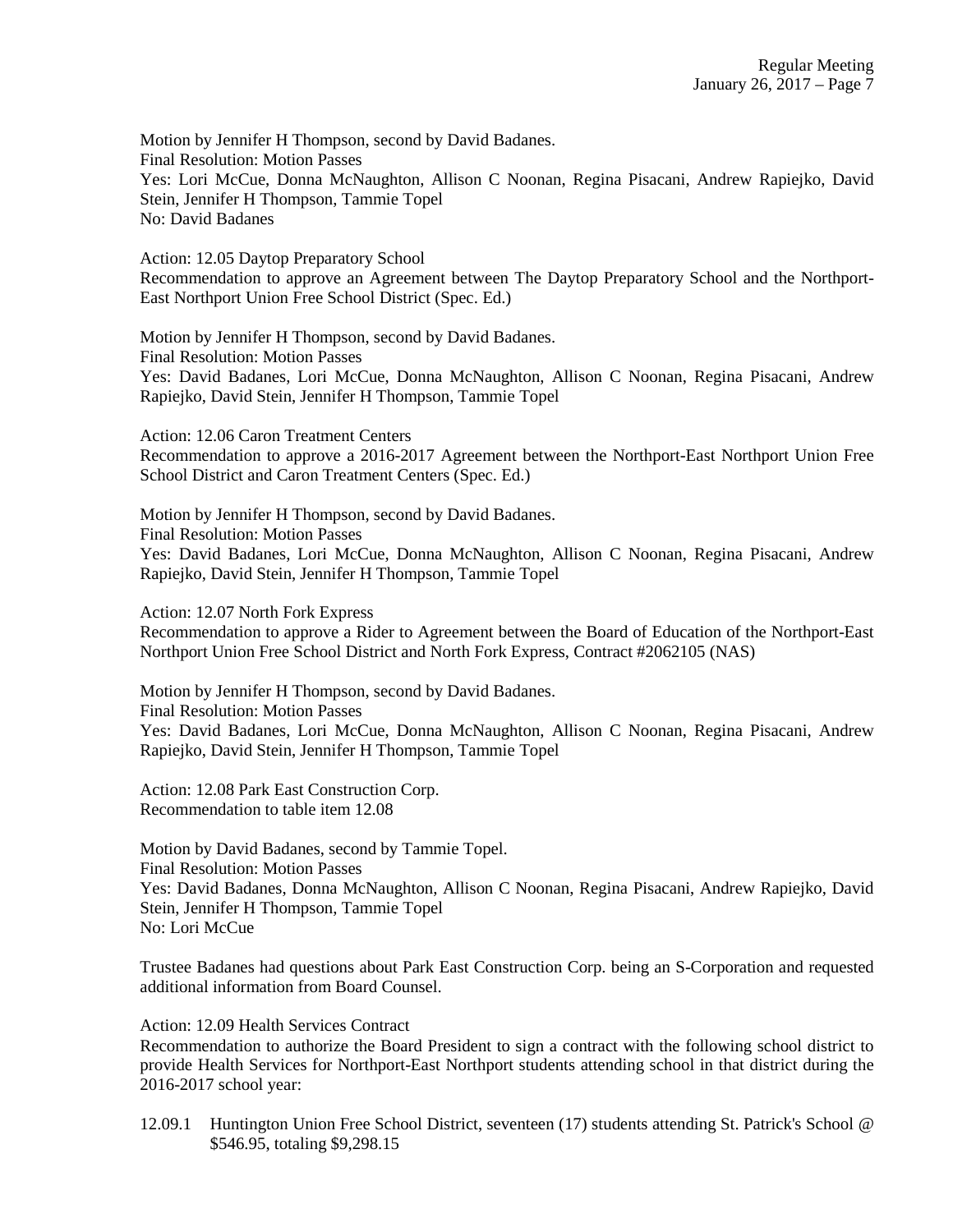Motion by Jennifer H Thompson, second by David Badanes. Final Resolution: Motion Passes Yes: David Badanes, Lori McCue, Donna McNaughton, Allison C Noonan, Regina Pisacani, Andrew Rapiejko, David Stein, Jennifer H Thompson, Tammie Topel

Action: 12.10 Transfer of General Funds Recommendation to approve Transfer of General Fund Appropriations in the 2016-2017 fiscal year

Motion by Jennifer H Thompson, second by David Badanes. Final Resolution: Motion Passes Yes: David Badanes, Lori McCue, Donna McNaughton, Allison C Noonan, Regina Pisacani, Andrew Rapiejko, David Stein, Jennifer H Thompson, Tammie Topel

### **13. SUPERINTENDENT'S REPORT - FOR INFORMATION ONLY**

Information: 13.01 Budget Transfers for the period January 5, 2017 through January 19, 2017 - As per Board Policy #6150 all transfers between salary codes up to \$25,000 and transfers between all other codes up to \$10,000 are to be reported to the Board of Education as an information item

### **14. UNFINISHED BUSINESS**

### **15. NEW BUSINESS**

Trustee Badanes stated that he would like the Board to make a statement in opposition to the nomination of Betsy DeVos as US Education Secretary.

President Rapiejko stated that new business cannot be brought before the Board from the floor. There are protocols the Board needs to follow as stated in Board Policy. Board Policy #2400 provides that, except in emergencies, the Board shall not attempt to decide upon any questions before examining and evaluating any information any persons requests the Board to consider.

President Rapiejko polled the Board regarding discussion of Trustee Badanes request for a statement. After a long discussion, Trustee McCue, Trustee Rapiejko, Trustee Stein and Trustee Thompson did not agree to a discussion, noting that policy protocols should be followed. Trustee Badanes, Trustee McNaughton, Trustee Noonan, Trustee Pisacani and Trustee Topel agreed to a discussion.

After Board discussion, the following resolution was agreed upon.

Action: 15.01 Secretary of Education Recommendation to approve the following resolution:

"WHEREAS, the Northport-East Northport Board of Education is firmly in support of a system of public education to support the education of all students to lead lives that fulfill their highest potential, and

WHEREAS, members of the Northport-East Northport Board of Education participated in a New York State School Boards Association survey regarding the nomination of US Secretary of Education, wherein New York State School Boards Association polled its member school districts regarding such nomination;

WHEREAS, the Northport-East Northport Board of Education supports the findings of such survey which are that a Secretary of Education should have the following qualifications: A background in public education, such as teaching, administration, school board services, policy making, etc.; supports